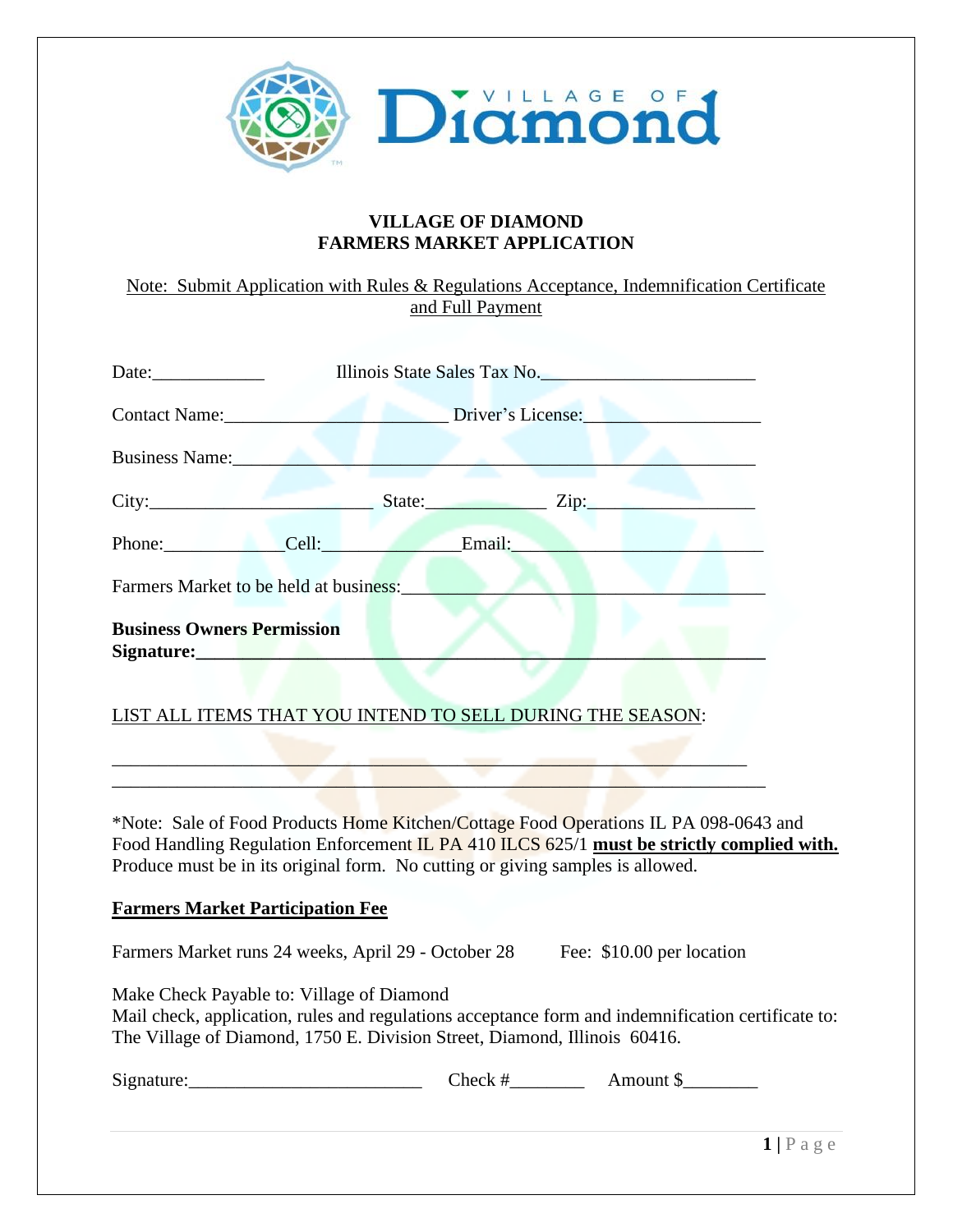### **Selling Regulations**

- 1. Home Kitchen & Cottage Food Operations must comply with IL PA 098-0643 & Food Handling Regulation Enforcement IL PA 410 ILCS625/1.
- 2. The collection of Illinois State Sales Tax is the responsibility of the seller.
- 3. Only organic growers may display a sign using the word ORGANIC.
- 4. No unwholesome or spoiled fresh vegetables or fresh fruit may be offered for sale such as cracked melons, overripe tomatoes, worm infested corn, etc.
- 5. All fresh vegetables and fresh fruit must be stored at least 6 inches off the ground.
- 6. For safety reasons, parkways, sidewalks and parking lots shall remain unobstructed and are not to be used for displaying and selling fresh vegetables and fresh fruit.
- 7. Farmers Markets are only allowed at locations zoned in a Business District under the Diamond Zoning Code.

#### **Clean-Up Regulations**

Display area must be kept free and clear of unsightly and dangerous debris. All waste and refuse must be removed before leaving for the day. Sellers who fail to clean up will face possible suspension or revocation.

#### **Times & Hours of Operation**

The times and hours of operation shall be consistent with the times and hours of operation of the Village of Diamond business they are located at.

#### **Enforcement of Farmers Market Rules**

The Village of Diamond Mayor will be the enforcement officer and he or she has the authority to suspend or revoke Farmers Market Vendors. Farmers Market Vendors may appeal decisions to the Village of Diamond Board at their next regularly scheduled board meeting (the 2<sup>nd</sup> and 4<sup>th</sup> Tuesday of every month at 6:00 p.m.)

The Village of Diamond Board reserves the right to adjust the Farmers Market Rules and Regulations as needed in order to better serve the buying public. All sellers will promptly be notified of any such changes.

Signature:\_\_\_\_\_\_\_\_\_\_\_\_\_\_\_\_\_\_\_\_\_\_\_\_\_\_\_\_\_\_ Date:\_\_\_\_\_\_\_\_\_\_\_\_\_\_\_\_\_\_\_\_\_\_

# **PLEASE COMPLETE THE ENTIRE APPLICATION**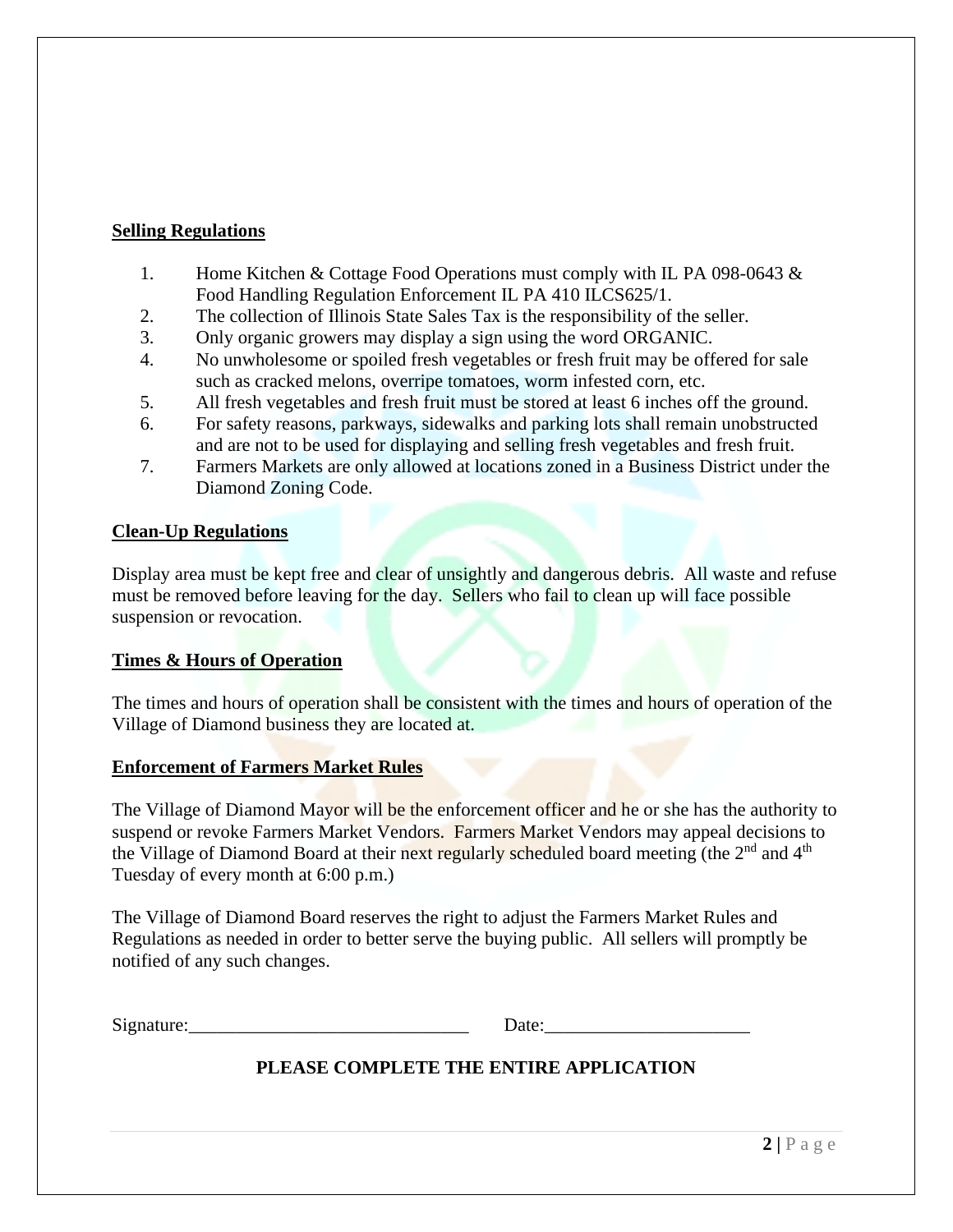#### **VILLAGE OF DIAMOND FARMERS MARKET** Indemnification and Hold-Harmless

The undersigned, for himself/herself and, if different, for the person or organization on whose behalf this application is submitted, hereby covenants to indemnify the Village of Diamond and its residents, volunteers and employees, and assigns; and to hold them harmless from any liability for any personal injury or property damage arising in connection with any occurrence arising out of the permission to hold a Farmers Market within the Village of Diamond city limits, pursuant to this application, and any liability for any contractually or quasi-contractual obligations to third parties in connection with the activity, event, use or occurrence.

Applicant certifies, under penalties of perjury, that all of the information set forth in this application for permit is true and complete to the best of his/her belief. Applicant further agrees to perform all obligations, which may be annexed hereto.

I certify that I have read the terms and conditions governing the Village of Diamond Farmers Market as herein stated and agree to abide by them.

Printed Name:\_\_\_\_\_\_\_\_\_\_\_\_\_\_\_\_\_Signature:\_\_\_\_\_\_\_\_\_\_\_\_\_\_\_\_\_\_\_Date:\_\_\_\_\_\_\_\_\_\_

# **PLEASE COMPLETE THE ENTIRE APPLICATION**